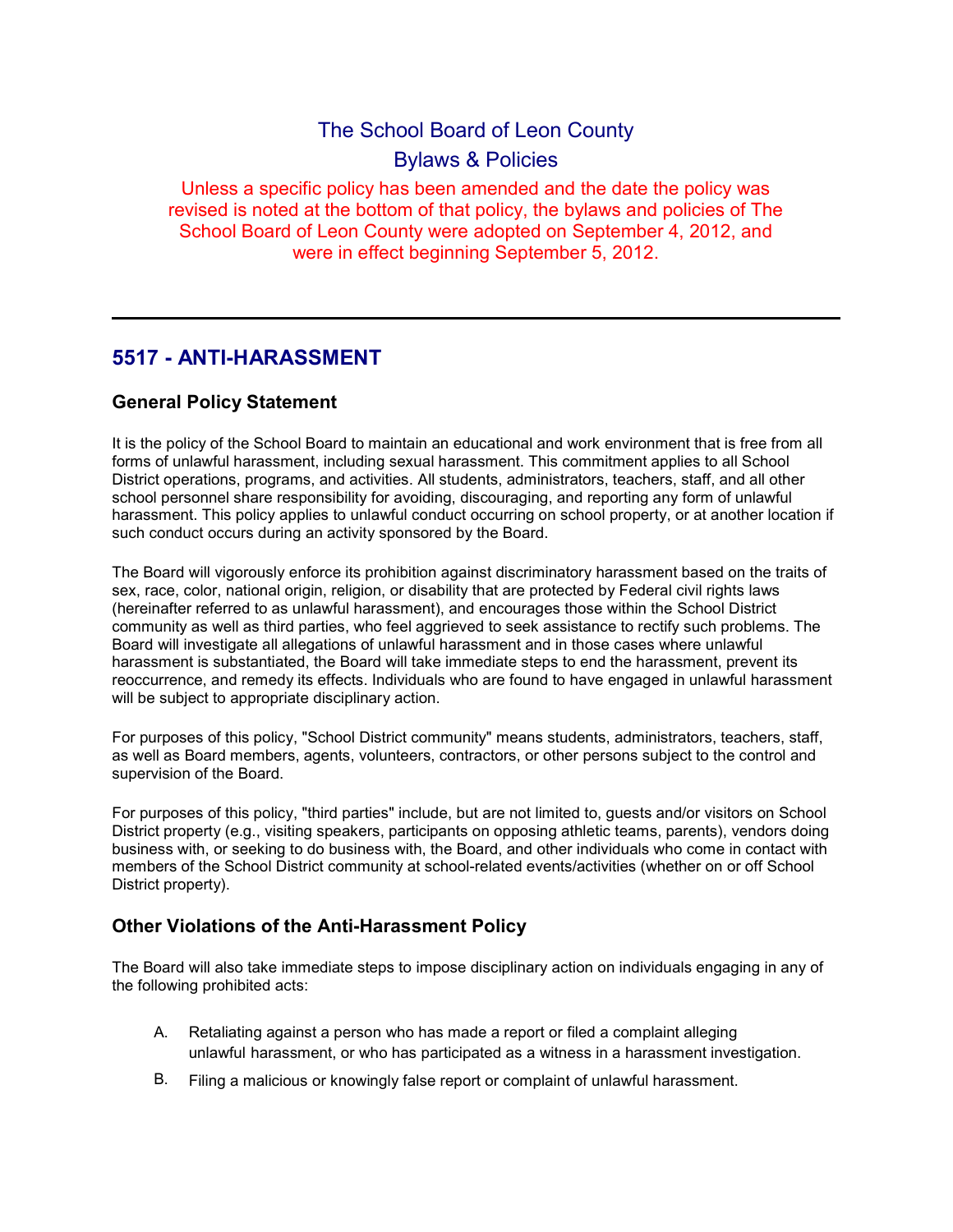C. Disregarding, failing to investigate adequately, or delaying investigation of allegations of unlawful harassment, when responsibility for reporting and/or investigating unlawful harassment charges comprises part of one's supervisory duties.

# **Definitions**

# **Bullying**

Bullying rises to the level of unlawful harassment when one or more persons systematically and chronically inflict physical hurt or psychological distress on one (1) or more students or employees and that bullying is based upon sex, race, color, national origin, religion, or disability, that is, characteristics that are protected by Federal civil rights laws. It is defined as any unwanted and repeated written, verbal, or physical behavior, including any threatening, insulting, or dehumanizing gesture, by an adult or student, that is severe or pervasive enough to create an intimidating, hostile, or offensive educational environment; cause discomfort or humiliation; or unreasonably interfere with the individual's school performance or participation and may involve:

- A. teasing;
- B. threats;
- C. intimidation;
- D. stalking;
- E. cyberstalking;
- F. cyberbullying;
- G. physical violence;
- H. theft;
- I. sexual, religious, or racial harassment;
- J. public humiliation; or
- K. destruction of property.

#### Harassment

**Harassment** means any threatening, insulting, or dehumanizing gesture, use of data or computer software, or written, verbal or physical conduct directed against a student or school employee that:

- A. places a student or school employee in reasonable fear of harm to his/her person or damage to his/her property;
- B. has the effect of substantially interfering with a student's educational performance, opportunities, or benefits; or
- C. has the effect of substantially disrupting the orderly operation of a school.

# Sexual Harassment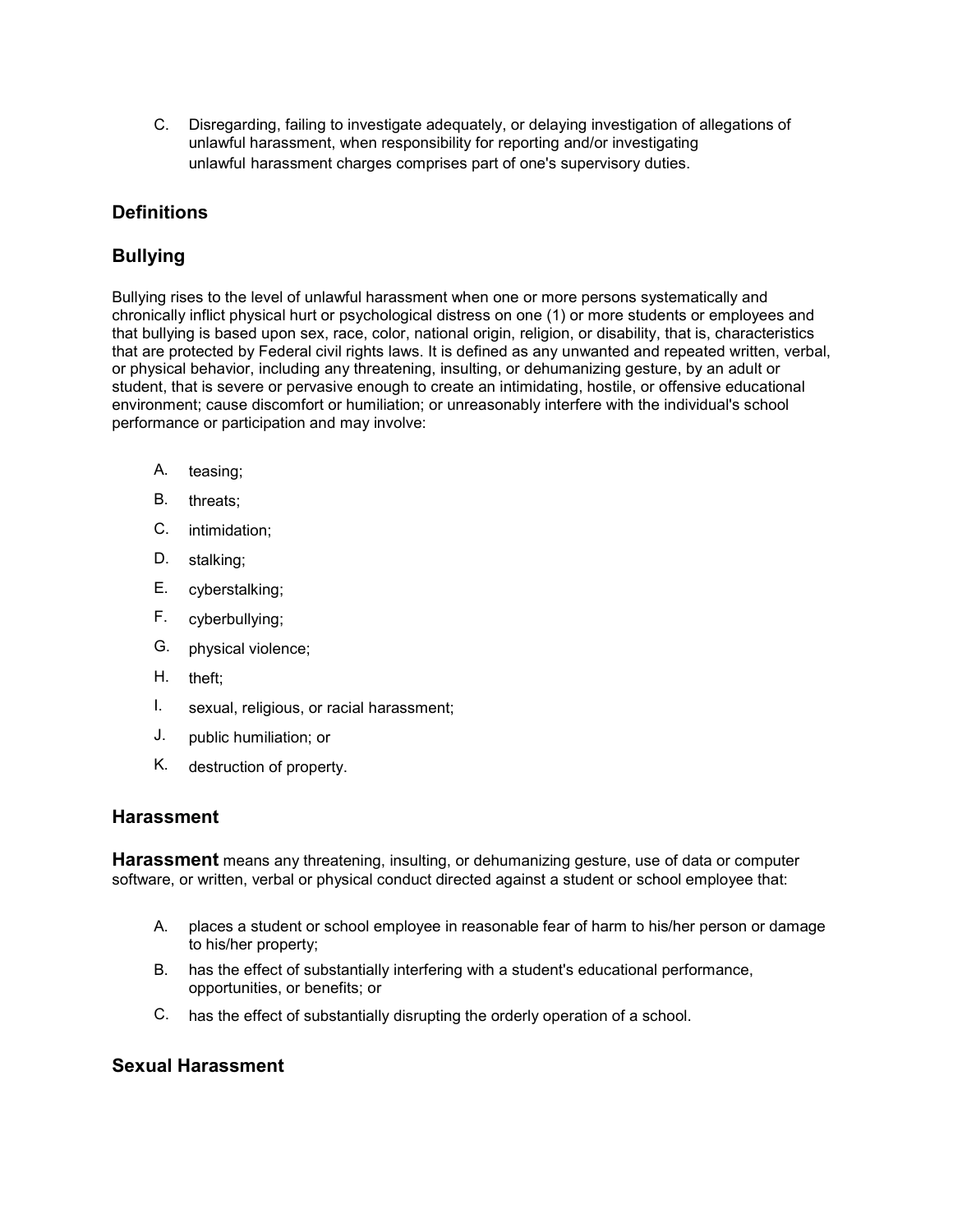Pursuant to Title VII of the Civil Rights Act of 1964 and Title IX of the Educational Amendments of 1972, "sexual harassment" is defined as:

Unwelcome sexual advances, requests for sexual favors, and other verbal or physical conduct of a sexual nature, when:

- A. Submission to such conduct is made either implicitly or explicitly a term or condition of an individual's employment, or status in a class, educational program, or activity.
- B. Submission or rejection of such conduct by an individual is used as the basis for employment or educational decisions affecting such individual.
- C. Such conduct has the purpose or effect of interfering with the individual's work or educational performance; of creating an intimidating, hostile, or offensive working, and/or learning environment; or of interfering with one's ability to participate in or benefit from a class or an educational program or activity.

Sexual harassment may involve the behavior of a person of either gender against a person of the same or opposite gender.

Prohibited acts that constitute sexual harassment may take a variety of forms. Examples of the kinds of conduct that may constitute sexual harassment include, but are not limited to:

- A. Unwelcome sexual propositions, invitations, solicitations, and flirtations.
- B. Unwanted physical and/or sexual contact.
- C. Threats or insinuations that a person's employment, wages, academic grade, promotion, classroom work or assignments, academic status, participation in athletics or extra-curricular programs or events, or other conditions of employment or education may be adversely affected by not submitting to sexual advances.
- D. Unwelcome verbal expressions of a sexual nature, including graphic sexual commentaries about a person's body, dress, appearance, or sexual activities; the unwelcome use of sexually degrading language, jokes or innuendoes; unwelcome suggestive or insulting sounds or whistles; obscene telephone calls.
- E. Sexually suggestive objects, pictures, videotapes, audio recordings, or literature, placed in the work or educational environment, which may embarrass or offend individuals.
- F. Unwelcome and inappropriate touching, patting, or pinching; obscene gestures.
- G. A pattern of conduct, which can be subtle in nature, that has sexual overtones and is intended to create or has the effect of creating discomfort and/or humiliation to another.
- H. Remarks speculating about a person's sexual activities or sexual history, or remarks about one's own sexual activities or sexual history.
- I. Verbal, nonverbal, or physical aggression, intimidation, or hostility based on sex or sexstereotyping that does not involve conduct of a sexual nature.

Sexual harassment includes sexual violence, which means physical sexual acts perpetrated against a person's will or where a person is incapable of giving consent. A number of acts fall into the category of sexual violence, including rape, sexual assault, sexual battery, and sexual coercion.

Not all behavior with sexual connotations constitutes unlawful sexual harassment. Sex-based or genderbased conduct must be sufficiently severe, pervasive, and persistent such that it adversely affects, limits, or denies an individual's education, or such that it creates a hostile or abusive educational environment,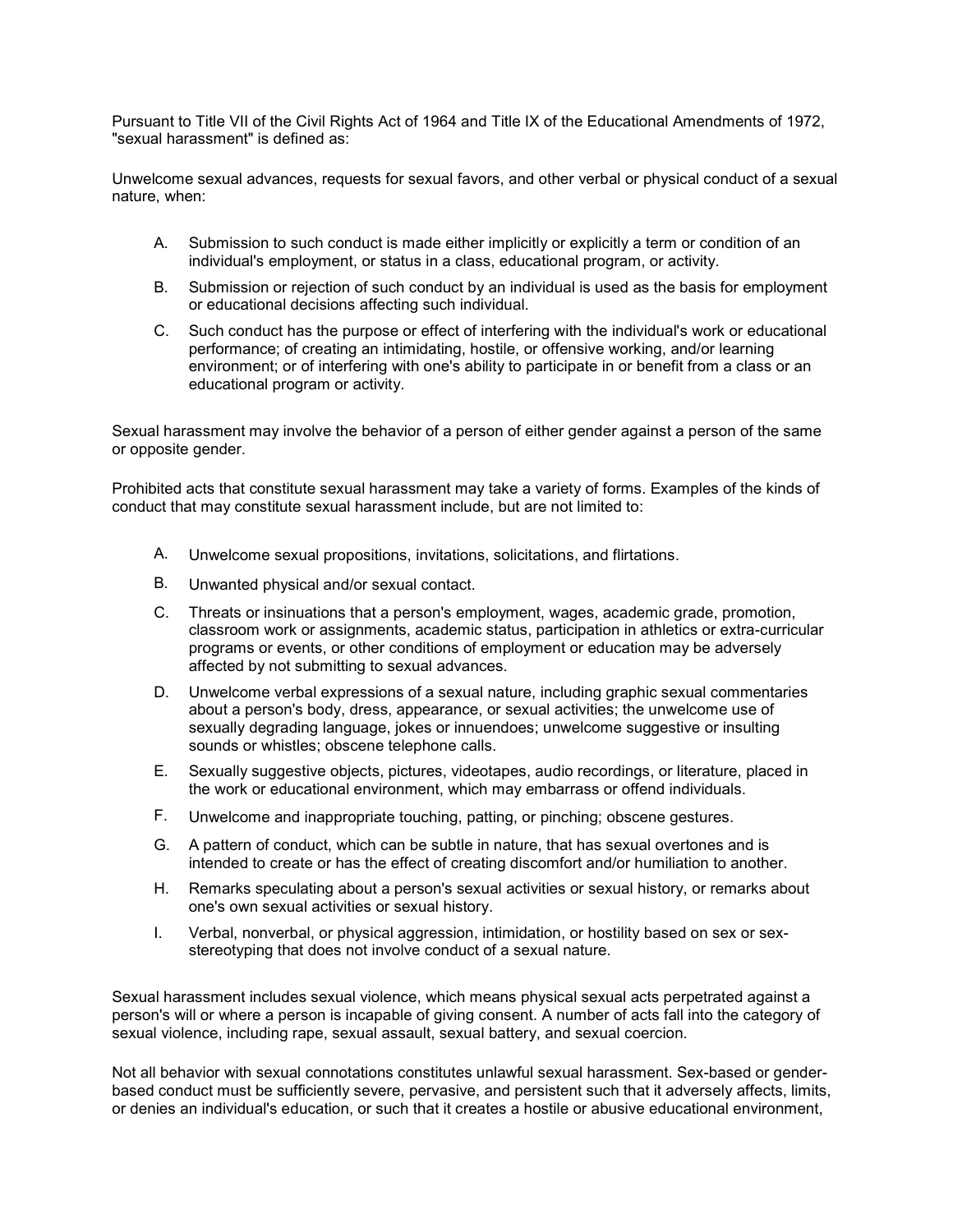or such that it is intended to, or has the effect of, denying or limiting a student's ability to participate in or benefit from the educational program or activities.

#### NOTE: Any teacher, administrator, coach, or other school authority who engages in sexual conduct with a student may also be guilty of a crime.

#### Race/Color Harassment

Prohibited racial harassment occurs when unwelcome physical, verbal, or nonverbal conduct is based upon an individual's race or color and when the conduct has the purpose or effect of interfering with the individual's work or educational performance; of creating an intimidating, hostile, or offensive working, and/or learning environment; or of interfering with one's ability to participate in or benefit from a class or an educational program or activity. Such harassment may occur where conduct is directed at the characteristics of a person's race or color, such as racial slurs, nicknames implying stereotypes, epithets, and/or negative references relative to racial customs.

# Religious (Creed) Harassment

Prohibited religious harassment occurs when unwelcome physical, verbal, or nonverbal conduct is based upon an individual's religion or creed and when the conduct has the purpose or effect of interfering with the individual's work or educational performance; of creating an intimidating, hostile, or offensive working and/or learning environment; or of interfering with one's ability to participate in or benefit from a class or an educational program or activity. Such harassment may occur where conduct is directed at the characteristics of a person's religious tradition, clothing, or surnames, and/or involves religious slurs.

# National Origin Harassment

Prohibited national origin harassment occurs when unwelcome physical, verbal, or nonverbal conduct is based upon an individual's national origin and when the conduct has the purpose or effect of interfering with the individual's work or educational performance; of creating an intimidating, hostile, or offensive working and/or learning environment; or of interfering with one's ability to participate in or benefit from a class or an educational program or activity. Such harassment may occur where conduct is directed at the characteristics of a person's national origin, such as negative comments regarding customs, manner of speaking, language, surnames, or ethnic slurs.

#### Disability Harassment

Prohibited disability harassment occurs when unwelcome physical, verbal, or nonverbal conduct is based upon an individual's disability and when the conduct has the purpose or effect of interfering with the individual's work or educational performance; of creating an intimidating, hostile, or offensive working and/or learning environment; or of interfering with one's ability to participate in or benefit from a class or an educational program or activity. Such harassment may occur where conduct is directed at the characteristics of a person's disabling condition, such as negative comments about speech patterns, movement, physical impairments or defects/appearances, or the like.

# Reports and Complaints of Harassing Conduct

Students and all other members of the School District community, as well as third parties, which includes all staff, are encouraged to promptly report incidents of unlawful harassing conduct to a teacher, administrator, supervisor, or other School District employee or official so that the Board may address the conduct before it becomes severe, pervasive, or persistent. Any teacher, administrator, supervisor, or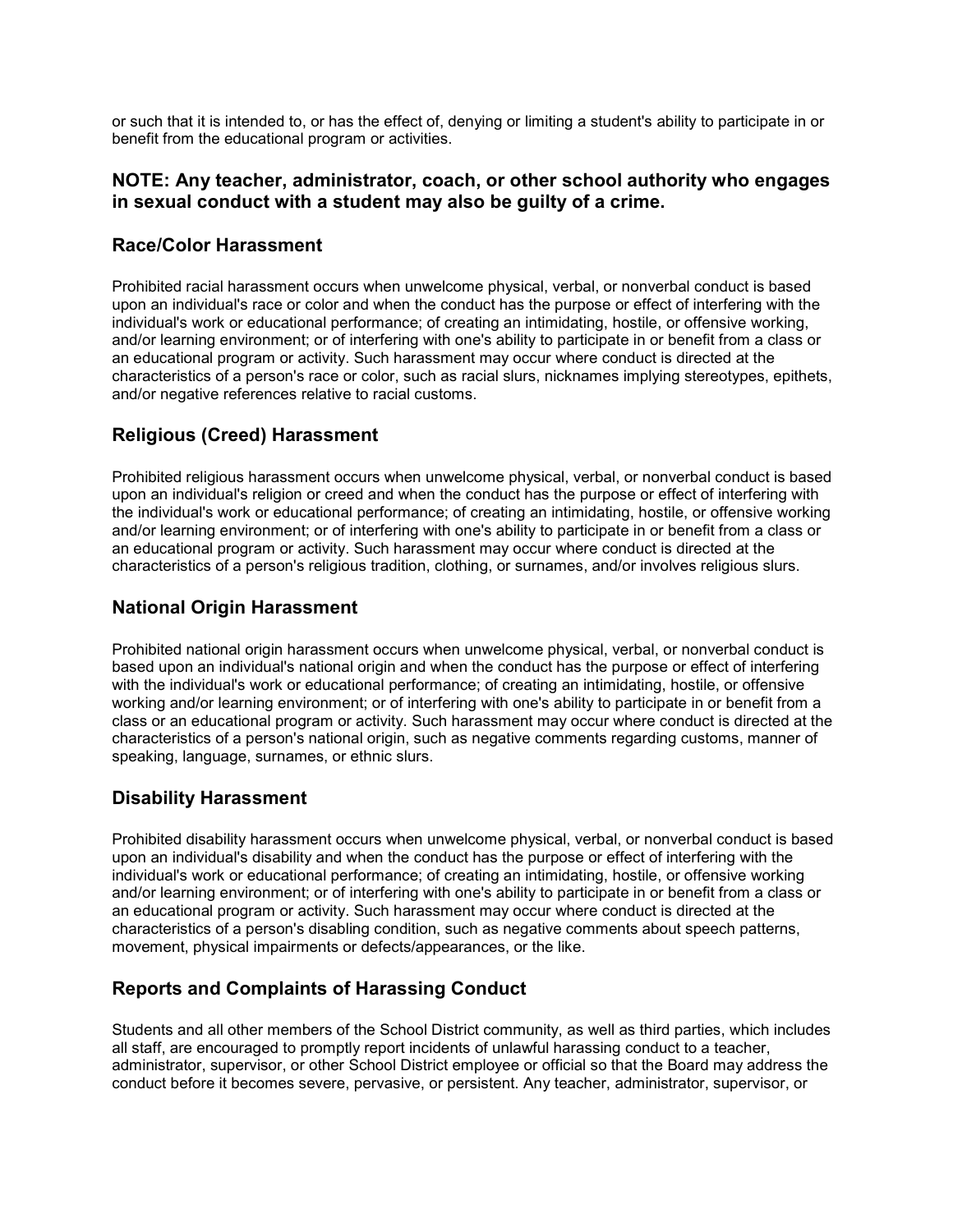other District employee or official who receives such a complaint shall file it with the District's Anti-Harassment Compliance Officer within two (2) days (forty-eight (48) hours).

Members of the School District community, which includes students, or third parties who believe they have been unlawfully harassed are entitled to utilize the Board's complaint process that is set forth below. Initiating a complaint, whether formally or informally, will not adversely affect the complaining individual's employment or participation in educational or extra-curricular programs unless the complaining individual makes the complaint maliciously or with knowledge that it is false.

If, during an investigation of reported act of bullying and/or harassment in accordance with Policy 5517.01 – Bullying and Harassment, the principal or his/her designee believes that the reported misconduct may have created a hostile learning environment and may have constituted unlawful discriminatory harassment based on sex, race, color, national origin, religion, or disability, the principal or his/her designee will report the act of bullying and/or harassment to one of the Compliance Officers who shall investigate the allegation in accordance with this policy.

#### Anti-Harassment Compliance Officers

The following individuals serve as "Anti-Harassment Compliance Officers" for the District. They are hereinafter referred to as the "Compliance Officers".

| Equity and Title IX Compliance Officer | 504 Specialist             |
|----------------------------------------|----------------------------|
| Dr. Kathleen L. Rodgers                | Dr. Margot Palazesi        |
| 2757 West Pensacola Street             | 2757 West Pensacola Street |
| Tallahassee, Florida 32304             | Tallahassee, Florida 32304 |
| 850-487-7306                           | 850-487-7161               |
| rodgersk@leon.k12.fl.us                | palazesim@leon.k12.fl.us   |

The names, titles, and contact information of the Anti-Harassment Compliance Officers will be published annually in the parent and staff handbooks, in the School District Annual Report to the public, on the School District's web site, on each individual school's web site, and/or in the School District's calendar.

The names, titles, and/or contact information of the persons presently serving as Compliance Officers may change from time to time, and such changes shall be deemed technical corrections within the meaning of Bylaw 0131.1 and shall be made pursuant to that bylaw.

A Compliance Officer will be available during regular school/work hours to discuss concerns related to unlawful harassment, to assist students, other members of the School District community, and third parties who seek support or advice when informing another individual about "unwelcome" conduct, or to intercede informally on behalf of the student.

Any Board employee who directly observes unlawful harassment of a student is obligated, in accordance with this policy, to report such observations to one of the Compliance Officers within two (2) business days. Thereafter, the Compliance Officer or designee must contact the student, if age eighteen (18) or older, or the student's parents if under the age of eighteen (18), within three (3) business days to advise s/he/them of the Board's intent to investigate the alleged misconduct, including the obligation of the compliance officer or designee to conduct an investigation following all the procedures outlined for a formal complaint.

The Compliance Officers are assigned to accept complaints of unlawful harassment directly from any member of the School District community or a visitor to the District, or to receive complaints that are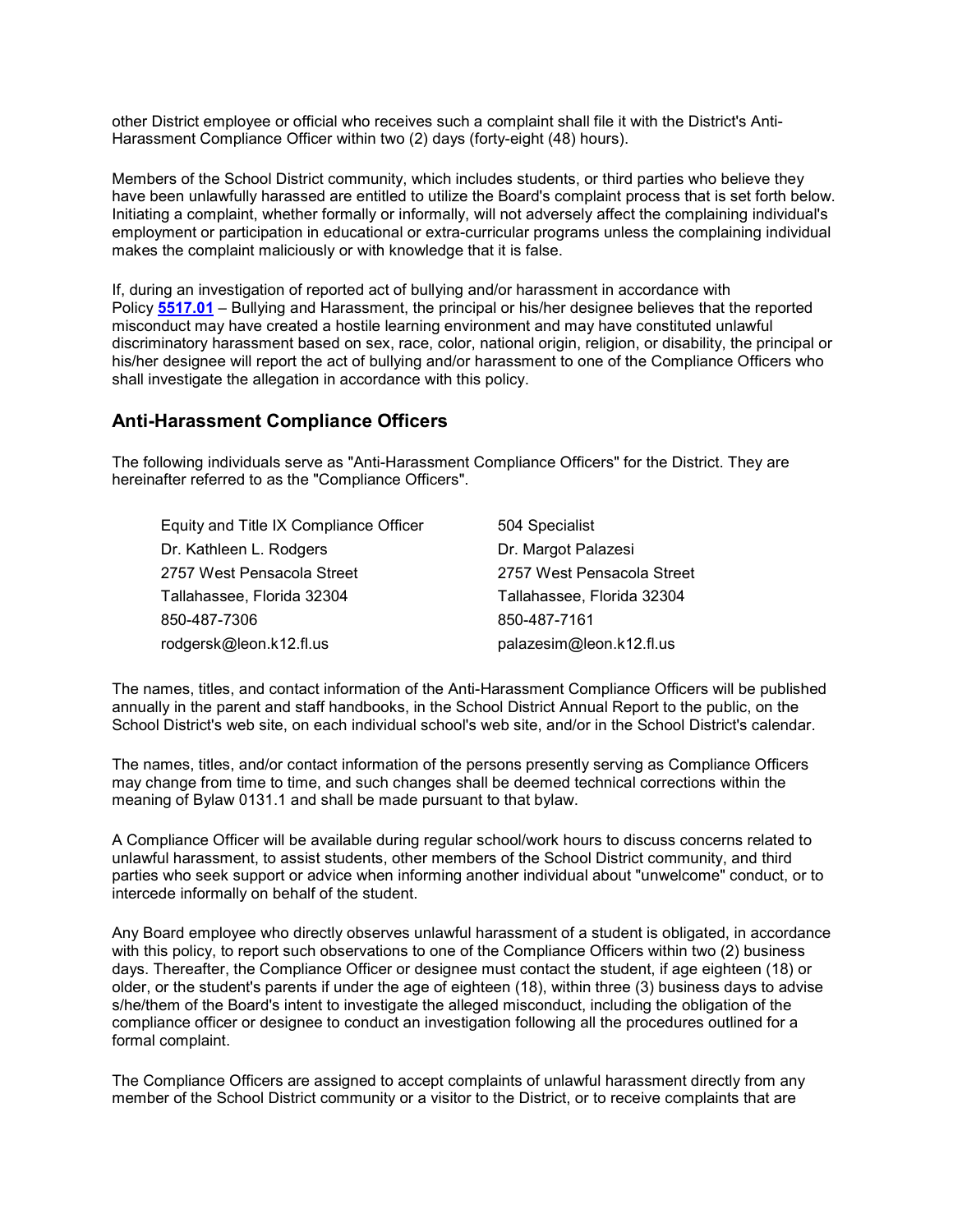initially filed with a school building administrator. Upon receipt of a complaint either directly or through a school building administrator, a Compliance Officer will begin either an informal or formal process (depending on the request of the member of the School District community alleging harassment or the nature of the alleged harassment), or the Compliance Officer will designate a specific individual to conduct such a process. In the case of a formal complaint, the Compliance Officer will prepare recommendations for the Superintendent or will oversee the preparation of such recommendations by a designee. All members of the School District community must report incidents of harassment that are reported to them to the Compliance Officer within forty-eight (48) hours of learning of the incident.

#### Investigation and Complaint Procedure

Any student who believes that s/he has been subjected to unlawful harassment may seek resolution of his/her complaint through either the informal or formal procedures as described below. Further, a process for investigating claims of harassment and a process for rendering a decision regarding whether the claim of legally prohibited harassment was substantiated are set forth below.

Due to the sensitivity surrounding complaints of unlawful harassment, time lines are flexible for initiating the complaint process; however, individuals should make every effort to file a complaint within sixty (60) days after the conduct occurs while the facts are known and potential witnesses are available. Once the formal complaint process is begun, the investigation will be completed in a timely manner (ordinarily, within twenty (20) calendar days of the complaint being received).

The informal and formal procedures set forth below are not intended to interfere with the rights of a student to pursue a complaint of unlawful harassment with the United States Department of Education, Office for Civil Rights, the Florida Civil Rights Commission, or the Equal Employment Opportunity Commission.

# Informal Complaint Procedure

The goal of the informal complaint procedure is to stop inappropriate behavior and to investigate and facilitate resolution through an informal means, if possible. The informal complaint procedure is provided as a less formal option for a student who believes s/he has been unlawfully harassed. This informal procedure is not required as a precursor to the filing of a formal complaint.

Students, other members of the School District community, or third parties who believe that they have been unlawfully harassed may initiate their complaint through this informal complaint process, but are not required to do so. The informal process is only available in those circumstances where the parties (alleged target of harassment and alleged harasser(s)) agree to participate in the informal process.

Students, other members of the School District community, or third parties who believe that they have been unlawfully harassed may proceed immediately to the formal complaint process and individuals who seek resolution through the informal procedure may request that the informal process be terminated at any time to move to the formal complaint process.

However, all complaints of harassment involving a District employee or any other adult member of the School District community against a student will be formally investigated.

As an initial course of action, if a student feels that s/he is being unlawfully harassed and s/he is able and feels safe doing so, the individual should tell or otherwise inform the harasser that the conduct is unwelcome and must stop. The complaining individual should address the allegedly harassing conduct as soon after it occurs as possible. The Compliance Officers is available to support and counsel individuals when taking this initial step or to intervene on behalf of the individual if requested to do so. An individual who is uncomfortable or unwilling to inform the harasser of his/her complaint is not prohibited from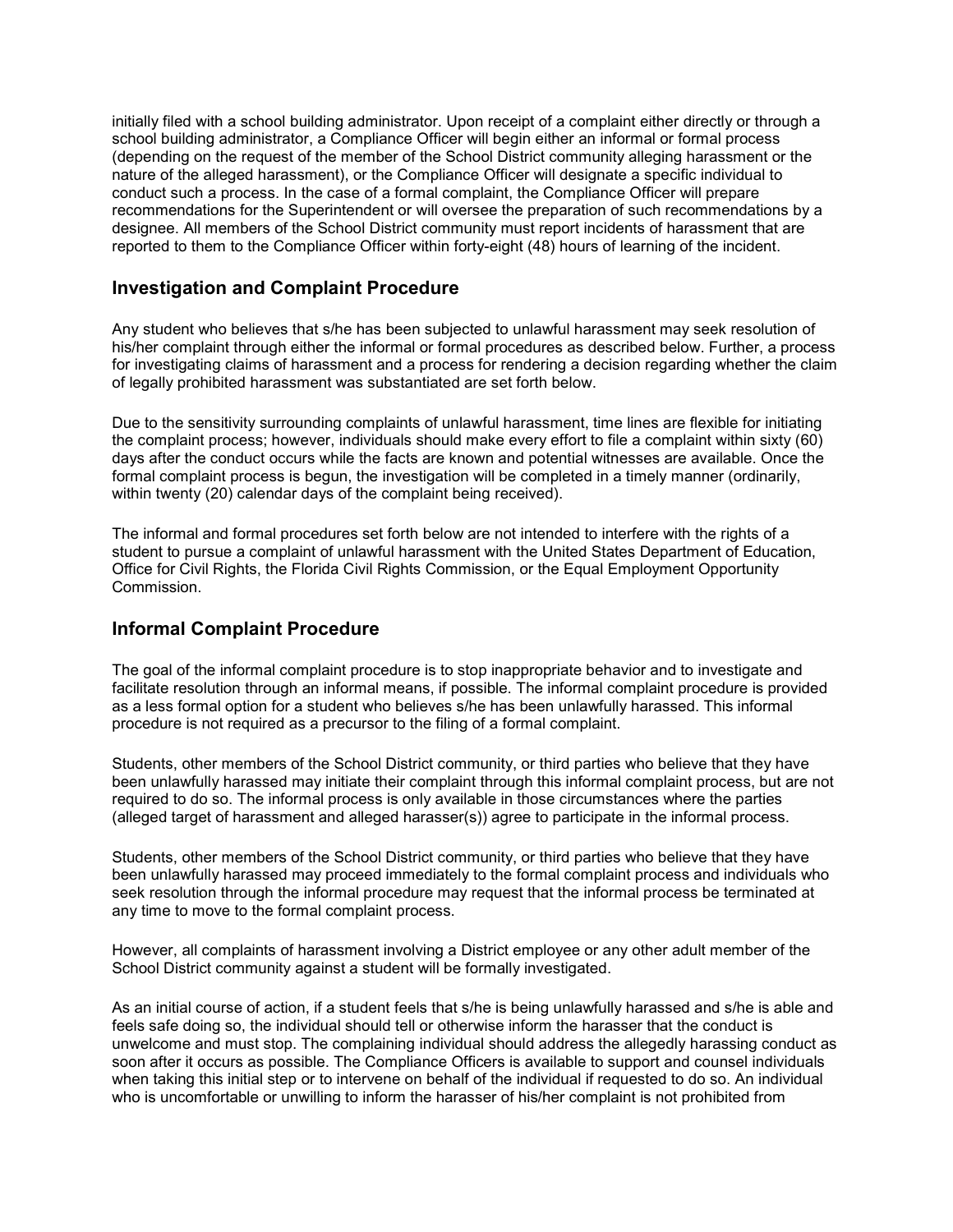otherwise filing an informal or a formal complaint. In addition, with regard to certain types of unlawful harassment, such as sexual harassment, the Compliance Officer may advise against the use of the informal complaint process.

A student who believes s/he has been unlawfully harassed may make an informal complaint, either orally or in writing: (1) to a teacher, other employee, or building administrator in the school the student attends; (2) to the Superintendent or other District-level employee; and/or (3) directly to one of the Compliance Officers.

All informal complaints must be reported to the Compliance Officers who will either facilitate an informal resolution as described below on his/her own, or appoint another individual to facilitate an informal resolution.

The School District's informal complaint procedure is designed to provide students, other members of the School District community, and third parties who believe they are being unlawfully harassed by a student with a range of options designed to bring about a resolution of their concerns. Depending upon the nature of the complaint and the wishes of the student claiming unlawful harassment, informal resolution may involve, but not be limited to, one or more of the following:

- A. Advising the individual about how to communicate the unwelcome nature of the behavior to the alleged harasser.
- B. Distributing a copy of the anti-harassment policy as a reminder to the individuals in the school building or office where the individual whose behavior is being questioned works or attends.
- C. If both parties agree, the Compliance Officers may arrange and facilitate a meeting between the individual claiming harassment and the individual accused of harassment to work out a mutual resolution.

While there are no set time limits within which an informal complaint must be resolved, the Compliance Officers or designee will exercise his/her authority to attempt to resolve all informal complaints within fifteen (15) days of receiving the informal complaint. Parties who are dissatisfied with the results of the informal complaint process may proceed to file a formal complaint. And, as stated above, parties may request that the informal process be terminated at any time to move to the formal complaint process.

All materials generated as part of the informal complaint process will be retained by the Compliance Officers or designee in accordance with the Board's records retention policy. (See Policy 8310 and Policy 8320)

# Formal Complaint Procedure

If a complaint is not resolved through the informal complaint process, if one of the parties has requested that the informal complaint process be terminated to move to the formal complaint process, or if the student elects to file a formal complaint initially, the formal complaint process as described below shall be implemented.

This formal complaint process is not intended to interfere with the rights of an student, other member of the School District community, or third party to pursue a complaint of unlawful harassment with the United States Department of Education, Office for Civil Rights, the Florida Civil Rights Commission, or the Equal Employment Opportunity Commission.

A student who believes she/he has been subjected to offensive conduct/harassment hereinafter referred to as the "complainant", may file a formal complaint, either orally or in writing with a teacher, principal, or other District employee at the student's school, the Compliance Officer, Superintendent, or other District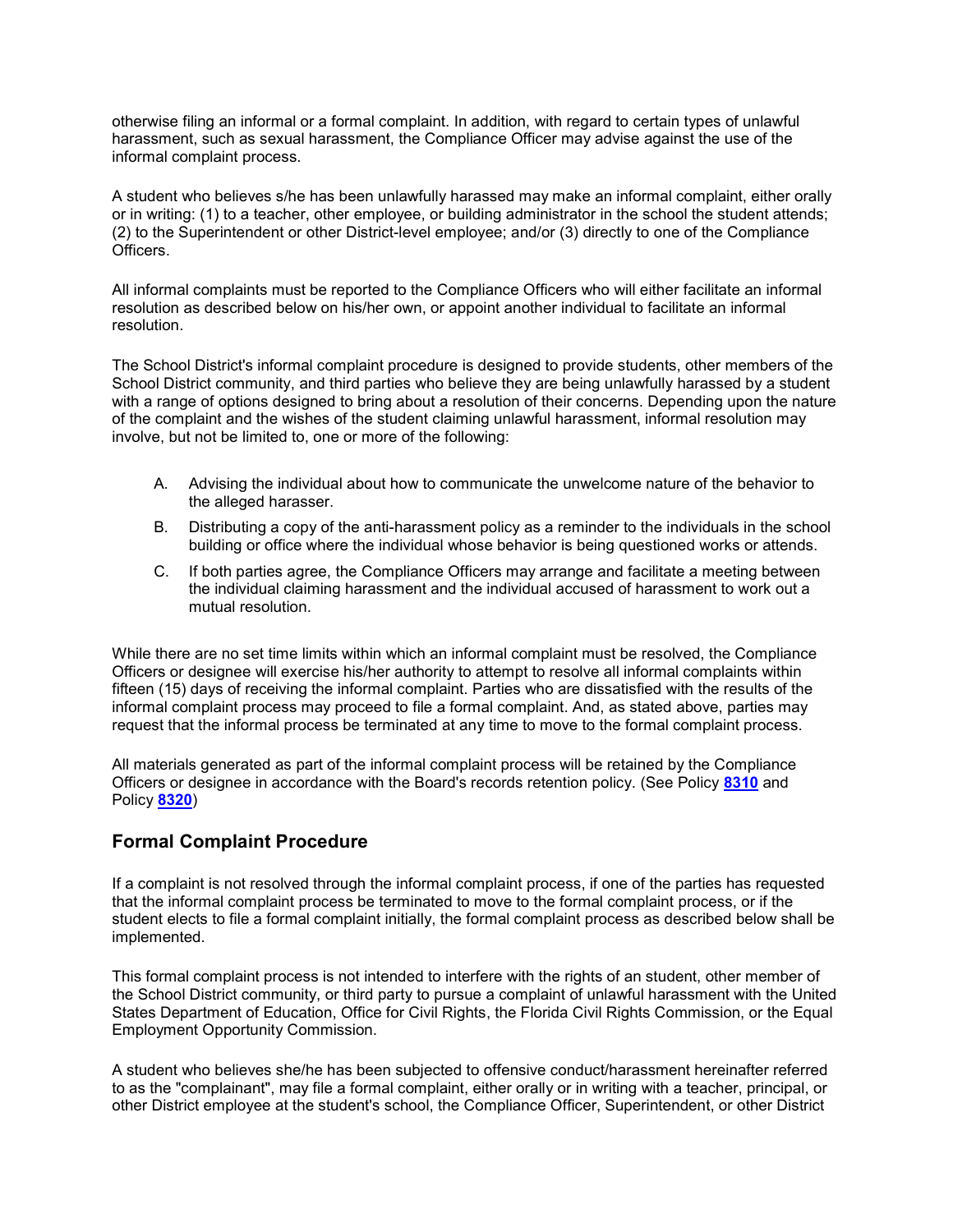employee who works at another school or at the District level. Due to the sensitivity surrounding complaints of unlawful harassment, time lines are flexible for initiating the complaint process; however, individuals should make every effort to file a complaint within sixty (60) days after the conduct occurs while the facts are known and potential witnesses are available. If a complainant informs a teacher, principal, or other District employee at the student's school, the Compliance Officer, Superintendent, or other District employee, either orally or in writing, about any complaint of harassment, that employee must report such information to the Compliance Officer or designee within two (2) business days.

Throughout the course of the process as described herein, the Compliance Officer should keep the parties informed of the status of the investigation and the decision making process.

All formal complaints must include the following information to the extent it is available: the identity of the individual believed to have engaged in, or engaging in, offensive conduct/harassment; a detailed description of the facts upon which the complaint is based; and a list of potential witnesses.

If the complainant is unwilling or unable to provide a written statement including the information set forth above, the Compliance Officer shall ask for such details in an oral interview. Thereafter the Compliance Officer will prepare a written summary of the oral interview, and the complainant will be asked to verify the accuracy of the reported charge by signing the document.

Upon receiving a formal complaint, the Superintendent will determine whether the complaint contains an allegation of unlawful harassment. If the complaint does not contain an allegation of unlawful harassment, the matter shall be referred back to the immediate supervisor for appropriate disposition. If the complaint is found to contain an allegation of unlawful harassment, it shall be returned to the Compliance Officer who will proceed with the formal investigation of the complaint.

Upon receiving a formal complaint, the Compliance Officer will consider whether any action should be taken in the investigatory phase to protect the complainant from further harassment or retaliation including but not limited to a change of class or schedule for the complainant or the alleged harasser, or possibly a change of school for either or both of the parties. In making such a determination, the Compliance Officer should consult the complainant to assess his/her agreement to any action deemed appropriate. If the complainant is unwilling to consent to any change that is deemed appropriate by the Compliance Officer, the Compliance Officer may still take whatever actions s/he deem appropriate in consultation with the Superintendent and/or Board Attorney.

Within three (3) business days of receiving a formal complaint, the Compliance Officer will inform the individual alleged to have engaged in the harassing conduct, hereinafter referred to as the "respondent", that a complaint has been received. The respondent will be informed about the nature of the allegations and a copy of these administrative procedures and the Board's anti-harassment policy shall be provided to the respondent at that time. The respondent must also be informed of the opportunity to submit a written response to the complaint within five (5) business days.

Within five (5) business days of receiving the complaint, the Compliance Officer or a designee will initiate a formal investigation to determine whether the complainant has been subject to offensive conduct/harassment. A principal will not conduct an investigation unless directed to do so by the Compliance Officer.

Although certain cases may require additional time, the Compliance Officer or a designee will attempt to complete an investigation into the allegations of harassment within twenty (20) calendar days of receiving the formal complaint. The investigation will include:

A. interviews with the complainant;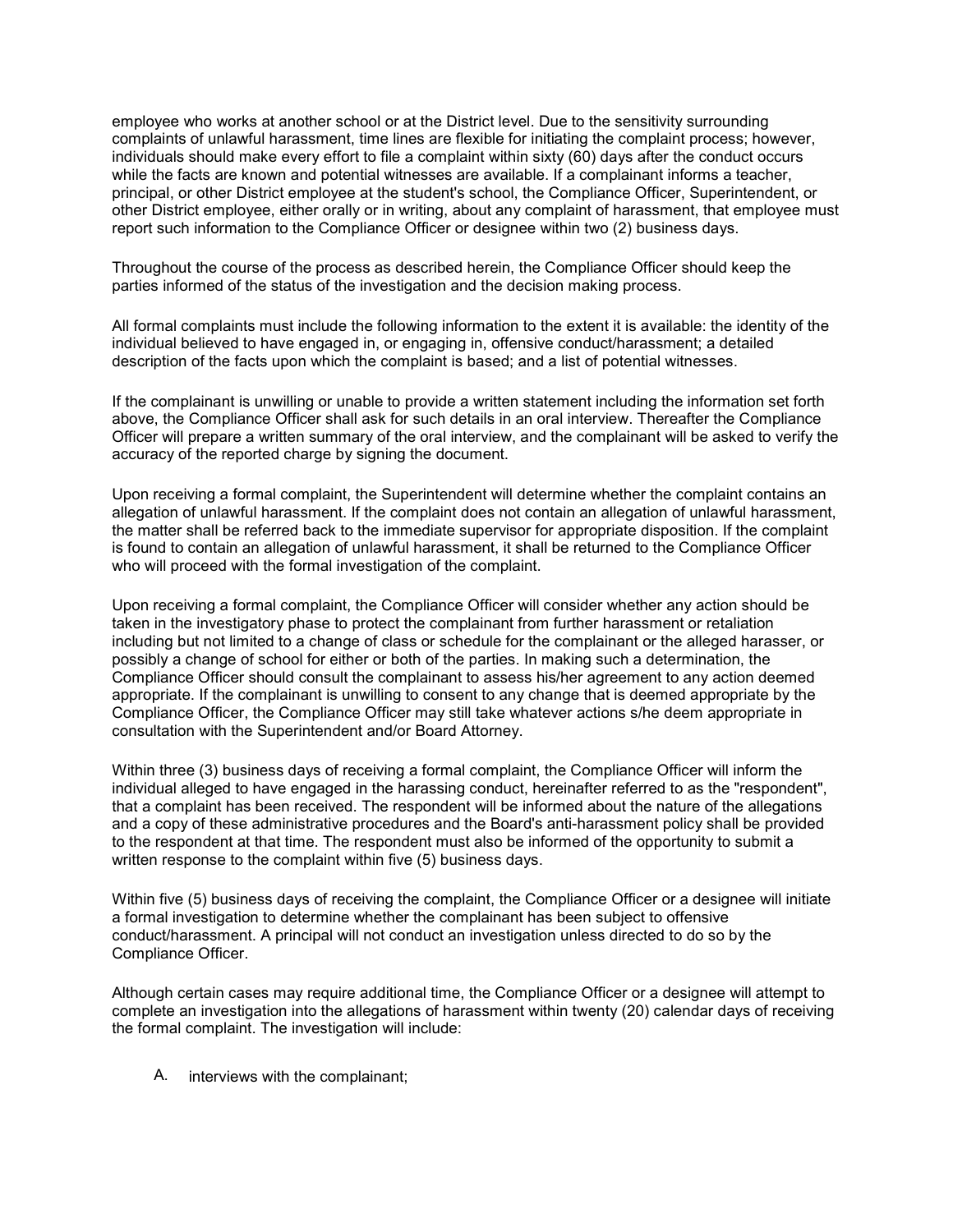- B. interviews with the respondent;
- C. interviews with any other witnesses who may reasonably be expected to have any information relevant to the allegations;
- D. consideration of any documentation or other evidence presented by the complainant, respondent, or any other witness which is reasonably believed to be relevant to the allegations.

At the conclusion of the investigation, the Compliance Officer or the designee shall prepare and deliver a written report to the Superintendent which summarizes the evidence gathered during the investigation and provides recommendations based on the evidence and the definition of unlawful harassment as provided in Board policy and State and Federal law as to whether the complainant has been subject to unlawful harassment. In determining if discrimination occurred, a preponderance of evidence standard will be used. The Compliance Officer's recommendations must be based upon the totality of the circumstances, including the ages and maturity levels of those involved. The Compliance Officer may consult with the Board Attorney before finalizing the report to the Superintendent.

Absent extenuating circumstances, within twenty (20) business days of receiving the report of the Compliance Officer or the designee, the Superintendent must either issue a final decision regarding whether or not the complaint of harassment has been substantiated or request further investigation. A copy of the Superintendent's final decision will be delivered to both the complainant and the respondent.

If the Superintendent requests additional investigation, the Superintendent must specify the additional information that is to be gathered, and such additional investigation must be completed within ten (10) business days. At the conclusion of the additional investigation, the Superintendent must issue a final written decision as described above.

A complainant or respondent who is dissatisfied with the final decision of the Superintendent may appeal to the Board by filing a written notice of appeal with the Superintendent within fifteen (15) business days of the date of the Superintendent's final decision.

Upon receipt of a notice of appeal of the final decision of the Superintendent, the Board shall review the matter at its next regularly scheduled meeting, which is scheduled to occur at least ten (10) days after the Superintendent's receipt of the appeal notice, to review the matter. Following their review of the matter, the Board will affirm or reject the final decision of the Superintendent. The decision of the Board will be final.

If either the complainant or the respondent is not satisfied with the Superintendent's decision, either party will have an additional sixty (60) days to appeal the decision to the United States Department of Education Office of Civil Rights, Florida Commission on Human Relations, or the Equal Educational Opportunity Commission.

The Board reserves the right to investigate and resolve a complaint or report of unlawful harassment regardless of whether the member of the School District community or third party alleging the unlawful harassment pursues the complaint. The Board also reserves the right to have the formal complaint investigation conducted by an external person in accordance with this policy or in such other manner as deemed appropriate by the Board or its designee.

# Confidentiality

The School District will make all reasonable efforts to protect the rights of the complainant and the respondent. The School District will respect the privacy of the complainant, the respondent, and all witnesses in a manner consistent with the School District's legal obligations under State and Federal law.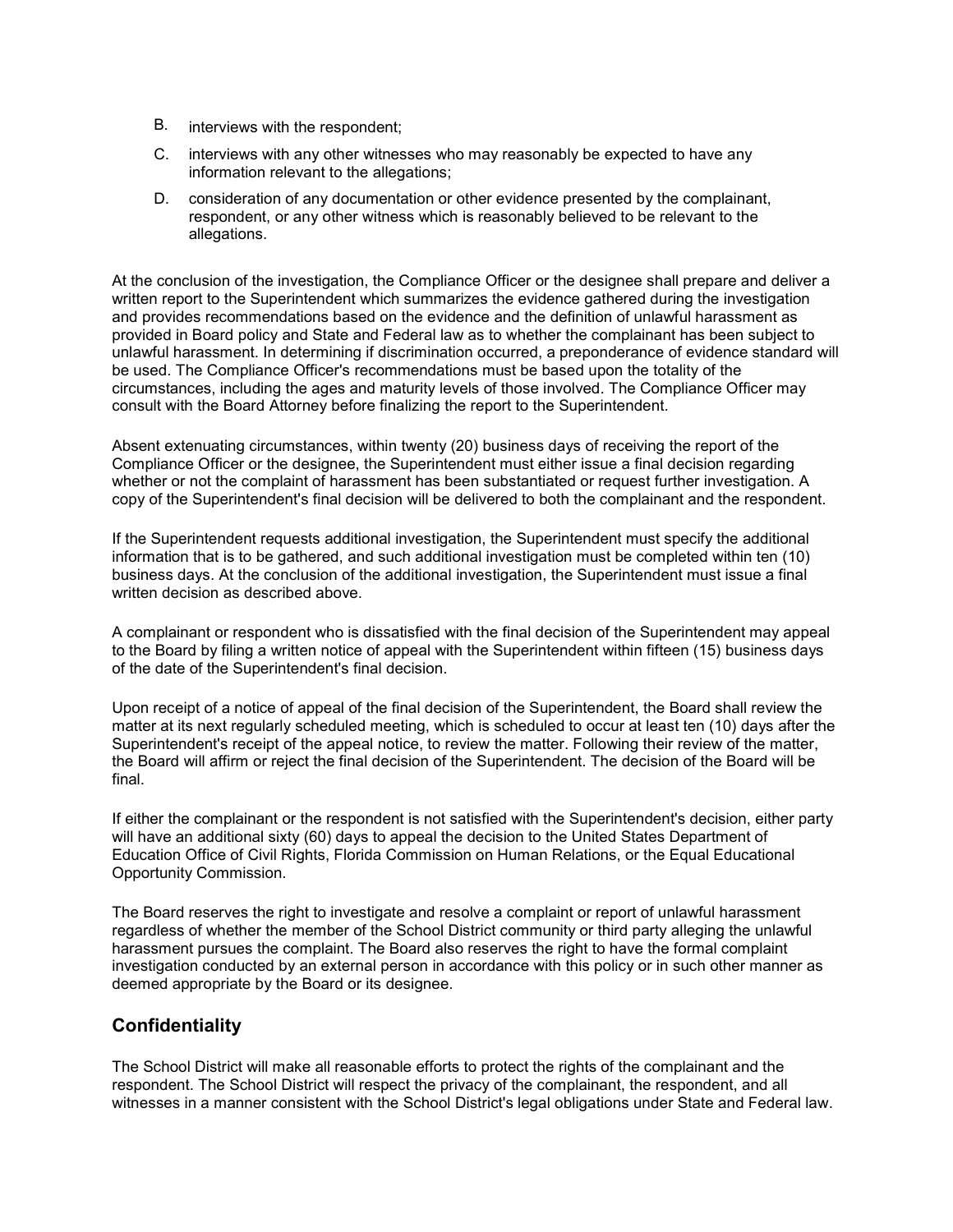Confidentiality cannot be guaranteed however. All complainants proceeding through the formal investigations process should be advised that their identities may be disclosed to the respondent.

During the course of a formal investigation, the Compliance Officer or his/her designee will instruct all members of the School District community and third parties who are interviewed about the importance of maintaining confidentiality. Any individual who is interviewed as part of a harassment investigation is expected not to disclose any information that s/he learns or that s/he provides during the course of the investigation.

All public records created as a part of an investigation of a complaint of harassment will be maintained by the Compliance Officer in accordance with the Board's records retention policy. Any records which are considered student records in accordance with the Family Educational Rights and Privacy Act will be maintained in a manner consistent with the provisions of the Federal law.

# Sanctions and Monitoring

The Board shall vigorously enforce its prohibitions against unlawful harassment by taking appropriate action reasonably calculated to stop the harassment and prevent further such harassment. While observing the principles of due process, a violation of this policy may result in disciplinary action up to and including the discharge of an employee or the suspension/expulsion of a student. All disciplinary action will be taken in accordance with applicable State law and the terms of the relevant collective bargaining agreement(s). When imposing discipline, the Superintendent shall consider the totality of the circumstances involved in the matter, including the ages and maturity levels of those involved. In those cases where unlawful harassment is not substantiated, the Board may consider whether the alleged conduct nevertheless warrants discipline in accordance with other Board policies, consistent with the terms of the relevant collective bargaining agreement(s).

Where the Board becomes aware that a prior remedial action has been taken against a member of the School District community, all subsequent sanctions imposed by the Board and/or Superintendent shall be reasonably calculated to end such conduct, prevent its reoccurrence, and remedy its effects.

# Retaliation

Any act of retaliation against a person who has made a report or filed a complaint alleging unlawful harassment, or who has participated as a witness in a harassment investigation is prohibited.

# Allegations Constituting Criminal Conduct: Child Abuse/Sexual Misconduct

State law requires any teacher or school employee who knows or suspects that a child under the age of eighteen (18) is a victim of child abuse or neglect to immediately report that knowledge or suspicion to the Department of Children and Family Services. If, during the course of a harassment investigation, the Compliance Officer or a designee has reason to believe or suspect that the alleged conduct reasonably indicates abuse or neglect of the complainant, a report of such knowledge must be made in accordance with State law and Board policy.

If the Compliance Officer or a designee has reason to believe that the complainant has been the victim of criminal conduct as defined under Florida law, such knowledge should be reported to local law enforcement.

Any reports made to the local child protection service or to local law enforcement shall not terminate the Compliance Officer's or a designee's obligation and responsibility to continue to investigate a complaint of harassment. While the Compliance Officers or a designee may work cooperatively with outside agencies